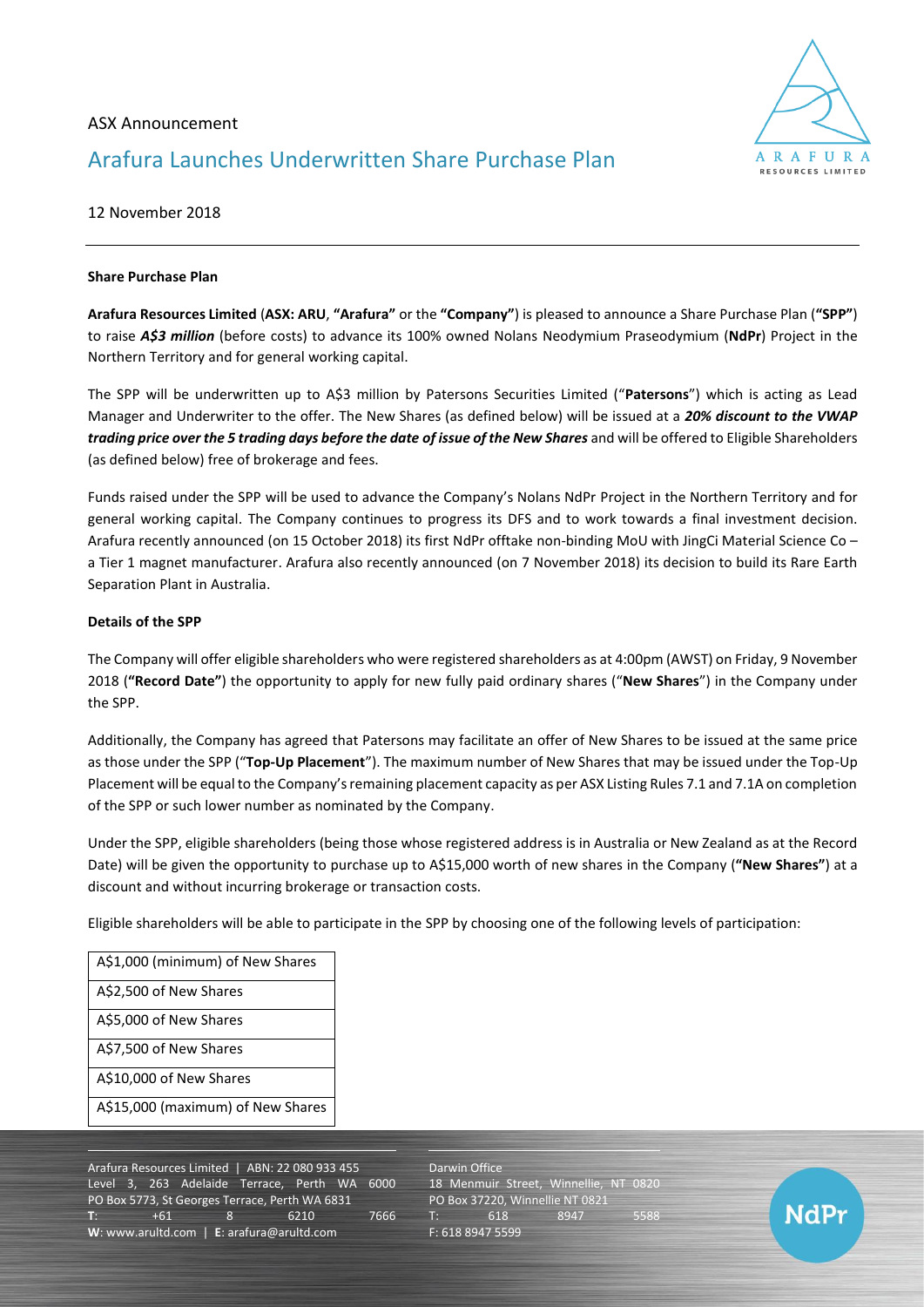The fees payable to the Underwriter are 6% of the gross proceeds of the SPP and the Top-Up Placement, plus expenses.

Full details of the SPP will be set out in the SPP booklet and personalised Application Form which will be sent to eligible shareholders on or about Friday 16 November 2018. Completed Application Forms and payment must be received by 5:00pm (AWST) on Friday 7 December 2018 (**"Closing Date"**).

The SPP offer fits within ASX Listing Rule 7.2 Exception 15 and therefore shareholder approval will not be obtained. New Shares issued to the Underwriter (and any New Shares issued under the Top-Up Placement) will be issued from the Company's placement capacity under ASX Listing Rules 7.1 and 7.1A. The offer of New Shares under the SPP is made in accordance with ASIC Class Order [CO 09/425] and therefore does not require a prospectus for the purposes of Chapter 6D of the Corporations Act 2001 (Cth).

An indicative timetable for the SPP is set out below. The Company may change these dates and times at its discretion.

| <b>Event</b>                                        | <b>Date</b>                         |
|-----------------------------------------------------|-------------------------------------|
| <b>Record Date</b>                                  | 4:00pm AWST Friday, 9 November 2018 |
| Announce SPP                                        | Monday, 12 November 2018            |
| Despatch SPP booklet to shareholders                | Friday, 16 November 2018            |
| <b>Opening Date</b>                                 | Friday, 16 November 2018            |
| <b>Closing Date</b>                                 | 5:00pm AWST Friday, 7 December 2018 |
| Company to notify Underwriter of Shortfall (if any) | Tuesday, 11 December 2018           |
| Issue of New Shares under the SPP                   | Friday, 14 December 2018            |
| Quotation on ASX of New Shares under the SPP        | Monday, 17 December 2018            |

The SPP is non-renounceable. This means that eligible shareholders who do not take up their entitlements to participate in the SPP will not be able to transfer or receive any value for those entitlements.

In accordance with the instructions in the SPP booklet and on the Application Form (to be sent to eligible shareholders by post), eligible shareholders may complete the Application Form and return it to Arafura's share registry together with a cheque, bank draft or money order. Payments can also be made by BPAY® utilising the Biller Code and reference number that will be provided on the Application Form by 3:00pm (AWST) on Friday, 7 December 2018. Alternatively payment by cheque, bank draft or money order must be received by 5:00pm (AWST) on Friday, 7 December 2018.

### **Online Application Process**

Alternatively, eligible shareholders may participate in the SPP by submitting an online Application Form and making a BPAY® payment by 3:00pm (AWST) on Friday, 7 December 2018. Online applications will be available from Friday, 16 November 2018 and can be made in advance of the SPP booklet being received by post. To apply online follow the steps outlined below:

- 1. Visit Arafura's website at [www.arultd.com.](http://www.arultd.com/)
- 2. Click on the "Share Purchase Plan– Apply here" button.
- 3. You will first need to complete the Country Validation to confirm your eligibility.